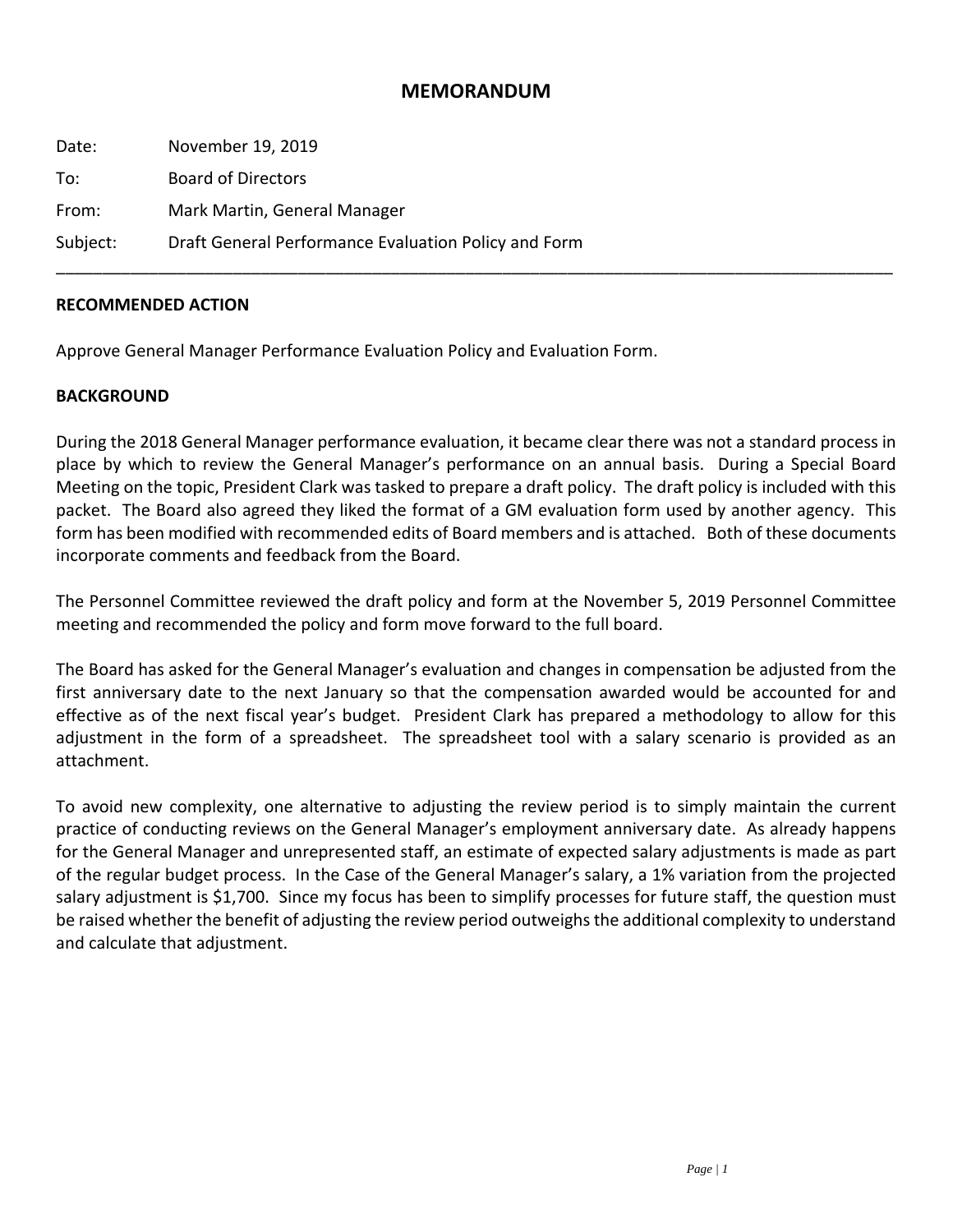# **RANCHO MURIETA COMMUNITY SERVICES DISTRICT**

| Category:             | ∥ Personnel                                                               | <b>Policy</b> # 2019-05 |
|-----------------------|---------------------------------------------------------------------------|-------------------------|
| $\blacksquare$ Title: | General Manager Performance Evaluation and Compensation Adjustment Policy |                         |

# **PURPOSE**

The purpose of the General Manager (GM) Evaluation Policy is to provide a documented process that the Board shall follow when assessing the GM's performance, providing him/her with feedback, and determining his/her compensation on an annual basis.

# **OBJECTIVES**

Evaluating the performance of the GM is one of the most important duties of the RMCSD Board of Directors. Accordingly, the process should be designed to include the active participation of all Directors.

Establish an orderly, effective and efficient process occurring on a set annual schedule, that will facilitate Board and GM common understanding of performance over the prior year. The evaluation should be consistent with the GM job description, contract and Board-desired criteria.

Provide information to facilitate GM compensation level in time for the subsequent Fiscal Year.

Establish a one-time compensation adjustment process to align the GM contract dates and District Fiscal Year schedule.

Provide information to facilitate alignment of Board Goals and objectives for the subsequent year.

Staff members reporting to the GM should generally not play a role in the evaluation process unless requested by the Board, except to the extent that they have an official, requested role in assisting the Board.

# **Policy Guidelines**

# **Annual Evaluation Form**

The GM Performance Evaluation Form sets out the criteria to be used by the Directors in evaluating the GM's performance each year. As a guideline, a copy of the example GM Performance Evaluation Form is attached as Exhibit A. The Board may approve modifications of this form as deemed appropriate.

# **Evaluation Criteria**

In determining the performance criteria to be incorporated in the GM Performance Evaluation Form, the following guidelines shall be observed: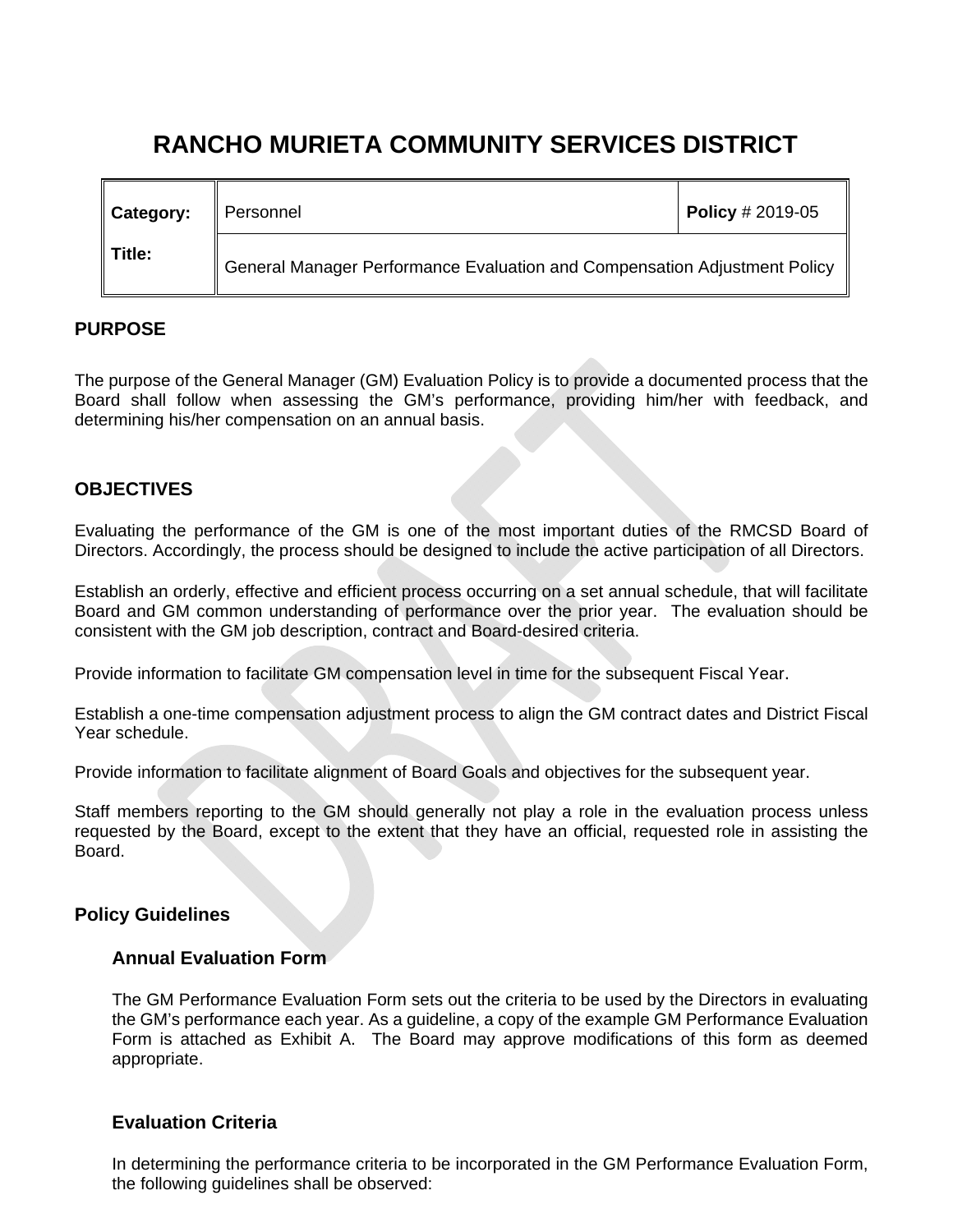- To the extent possible, the criteria should be objective in nature.
- The criteria should address the GM's performance in meeting annual business objectives/goals.
- The criteria should address the GM's leadership competencies, including the following: vision and strategy; maximizing talent; leading change; technical expertise; fiscal strategy and management; and judgment and decision making.
- The criteria should address the GM's performance in carrying out ongoing responsibilities. These responsibilities include overseeing day-to-day operations, implementing new strategies, resource development, fiscal management, and external/community relations.
- The criteria should include consideration of independent, positive initiatives identified and implemented.
- The criteria should also provide an overall evaluation rating as well as an opportunity for each Director to suggest specific ways in which the GM may improve performance in the future.

# **Evaluation Timetable**

The General Manager annual evaluation process shall proceed in parallel with the annual budget process and be finalized prior to publication of the draft annual budget in April of each year.

In January of each year, the Board, in conjunction with the General Manager, will begin discussion of, and develop a draft of Goals in preparation for the upcoming Fiscal year.

In February of each year, the GM will provide a self-evaluation to the Board for its consideration in the annual evaluation process. Each year, the Board will appoint an ad hoc evaluation management committee consisting of two Board Directors. At the same meeting, all Board Directors will be given GM Performance Evaluation forms to be completed and returned to the Committee.

Once the Evaluation Committee receives the evaluation forms, the Committee shall review the forms and create a summary of the evaluations, giving full consideration of the General Manager's selfevaluation ("Summary") to be given to the Board for review.

A Board executive session shall be convened to discuss the Summary with the General Manager. Before or after the discussion with the GM, the GM may be excused from the meeting to allow the Board to discuss the evaluation.

The Board may address the process or compensation negotiation as discussed in further detail in Compensation Section below.

# **Compensation Package**

Upon completion of the annual performance evaluation, the Board shall establish the compensation of the GM for the following year and, if changes are proposed, direct District legal counsel to amend the GM contract to incorporate the Board approved changes. In doing so, the Board should consider to the following guidelines or principles:

The President should be the Board's designated negotiator. The Compensation package should be arrived at initially through a negotiation process involving the President, or designee, and the GM.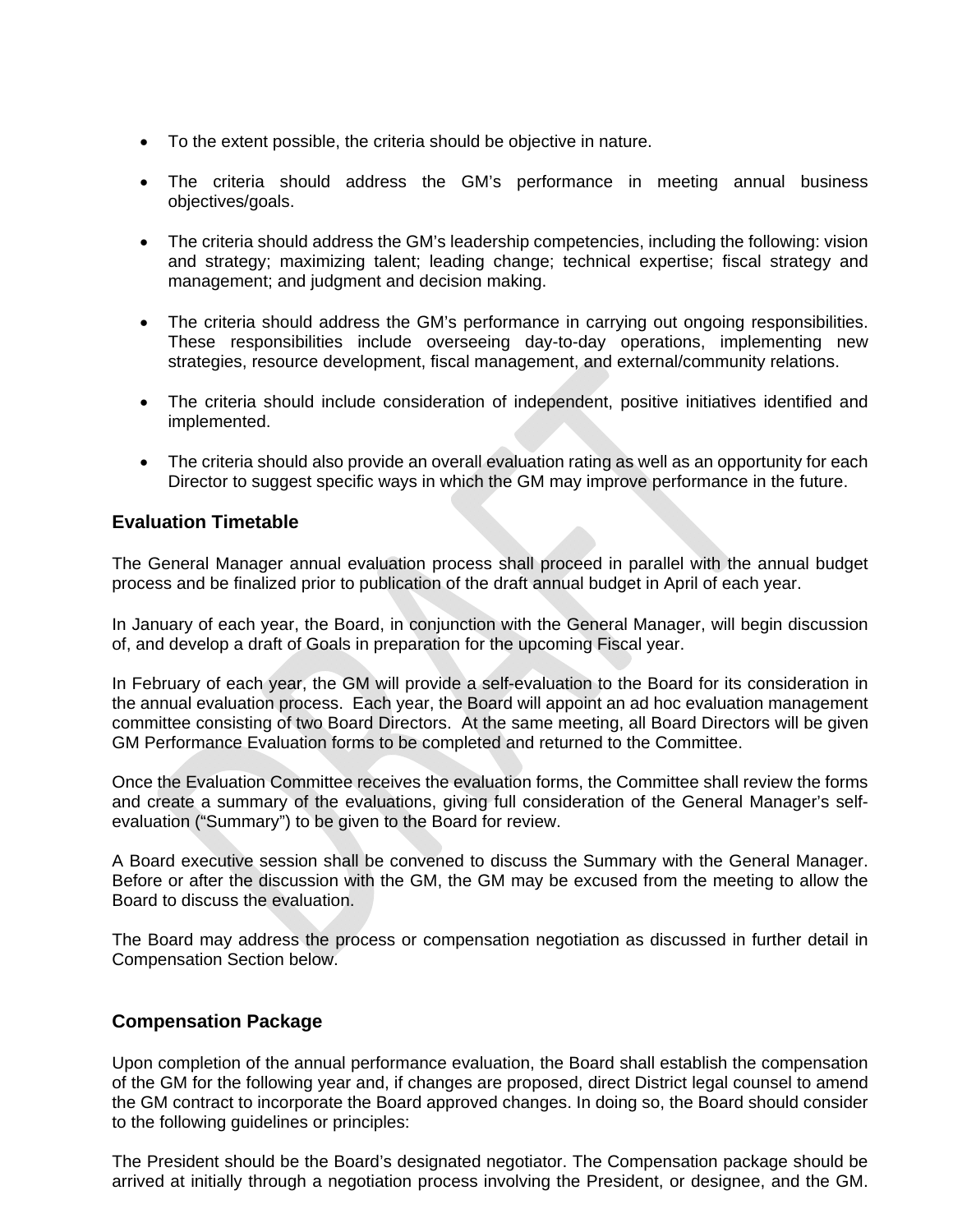The final decision, however, rests with the Board.

The President has discretion to create an ad hoc committee with one other director to gather and evaluate data to assist in the compensation process. The President would be the de facto Chair of any such committee.

The compensation package established each year should be progressive in that it is not necessarily constrained or dictated by the previous years' practices or general industry practices.

Should compensation include a bonus or incentive-based element, the Board will establish with the GM specific and objective criteria that will serve as the basis for awarding the bonus or incentive element.

Per the Ralph M. Brown Act, the Board may discuss in closed session whether to authorize the GM to receive an increase in compensation or benefits, but any discussion on the amount and scope of change to the compensation package will occur in open session, unless the Board consults with its designated negotiator in closed session consistent with Government Code section 54957.6.

Any action on the GM's compensation and/or benefits must occur in open session at a regular meeting of the Board.

In determining the structure of the compensation package, the Board may incorporate the following elements as it deems appropriate: Salary; Bonus; Performance incentives; Perquisites; Benefits.

The Board shall adjust the GM compensation and adjustment dates at the time of hire in order to synchronize them with the annual budget process.

| <b>Approved Rancho Murieta Community Services District</b> | <b>Adopted</b> |
|------------------------------------------------------------|----------------|
| <b>Board of Directors</b>                                  |                |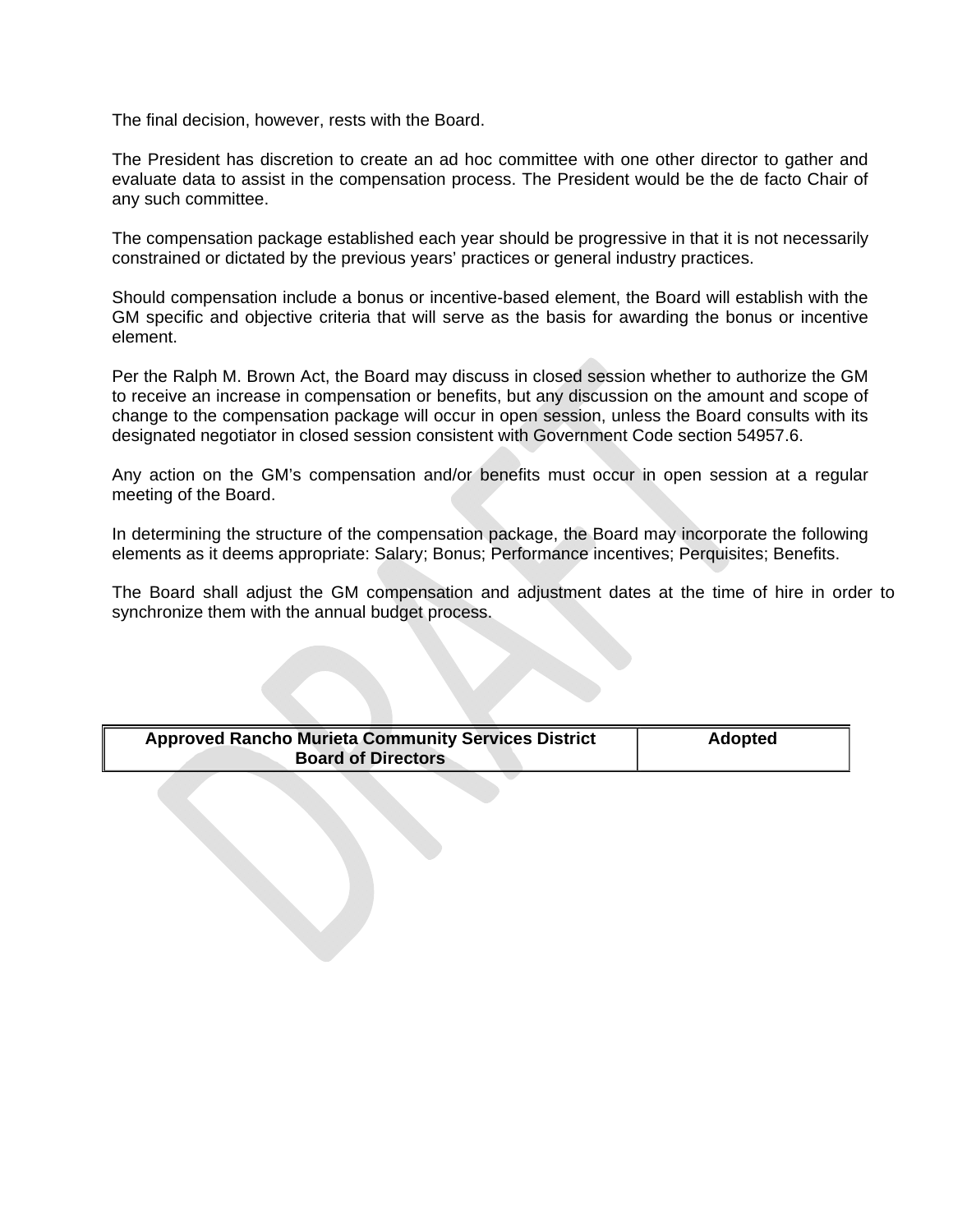

# General Manager Performance Evaluation

| Employee:                              | Hire Date: |
|----------------------------------------|------------|
|                                        |            |
| <b>Classification: General Manager</b> |            |
|                                        |            |
|                                        |            |
| <b>Rating Period:</b>                  |            |
| Type of Review:   Annual<br>  Other    |            |
|                                        |            |

| <b>OVERALL PERFORMANCE RATING</b>                                                                                                                           |                                                                                                                                                |                                                                   |  |
|-------------------------------------------------------------------------------------------------------------------------------------------------------------|------------------------------------------------------------------------------------------------------------------------------------------------|-------------------------------------------------------------------|--|
| <b>Exceeds Standards</b>                                                                                                                                    | <b>Meets Standard</b>                                                                                                                          | <b>Does Not Meet Standards</b>                                    |  |
| Individual gives valuable<br>service to the District; such<br>performance consistently<br>exceeds what is reasonably<br>expected of the General<br>Manager. | Individual consistently<br>demonstrates that essential<br>job responsibilities are fully<br>performed as expected from<br>the General Manager. | Individual does not<br>consistently meet job<br>responsibilities. |  |
|                                                                                                                                                             |                                                                                                                                                |                                                                   |  |

President, Board of Directors **Date** Date

I hereby certify that I have received this performance evaluation. I understand that my signature does not necessarily mean that I agree with all the ratings or comments.

General Manager **Date** Date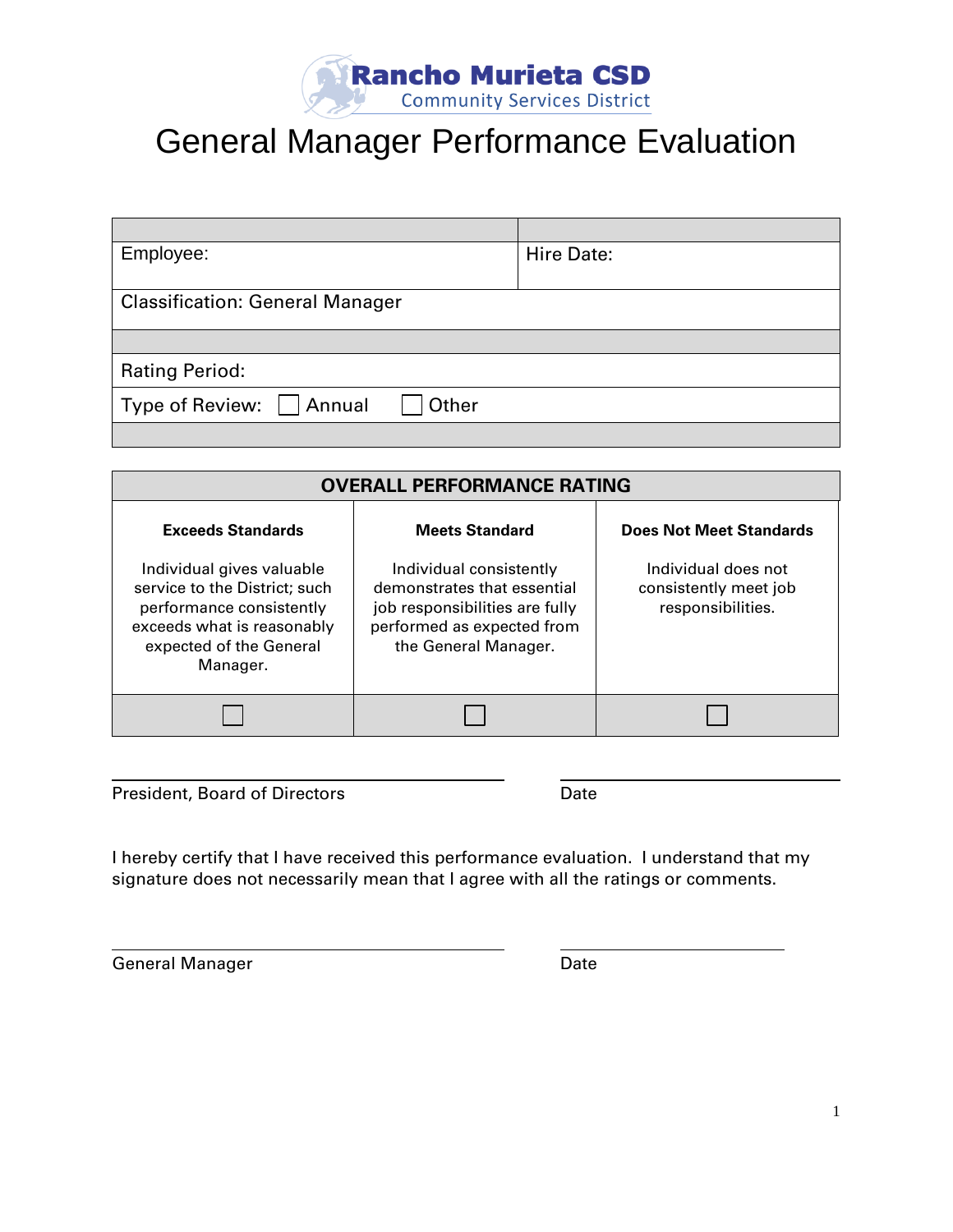| <b>SECTION A. JOB KNOWLEDGE</b><br>Extent to which General Manager demonstrates job knowledge and is aware of current<br>developments in his/her field.                                                                                                                                                                                                                               |                                                                                                                                                           |                                                                                                                                                         |  |
|---------------------------------------------------------------------------------------------------------------------------------------------------------------------------------------------------------------------------------------------------------------------------------------------------------------------------------------------------------------------------------------|-----------------------------------------------------------------------------------------------------------------------------------------------------------|---------------------------------------------------------------------------------------------------------------------------------------------------------|--|
| 1. Understands and Communicates Key Issues Affecting the District - Extent to which the<br>General Manager understands and communicates current social, legal, political and<br>economic trends and operating problems of Rancho Murieta Community Services District<br>(District) with the Board (i.e., with respect to Federal, State, and Regional, and District level<br>issues). |                                                                                                                                                           |                                                                                                                                                         |  |
| <b>Exceeds Standards</b>                                                                                                                                                                                                                                                                                                                                                              | <b>Meets Standards</b>                                                                                                                                    | <b>Does Not Meet Standards</b>                                                                                                                          |  |
| Effectively anticipates,<br>understands, and identifies<br>issues of which the Board<br>needs to be advised. Has the<br>ability to effectively translate<br>complex information into user-<br>friendly terms. Expertly<br>navigates difficult and<br>sensitive situations.                                                                                                            | Ability to understand and<br>communicate issues related to<br>the District as expected of a<br>General Manager.                                           | Does not demonstrate ability to<br>understand and/or communicate<br>issues to the Board at the level<br>expected of a General Manager.                  |  |
|                                                                                                                                                                                                                                                                                                                                                                                       |                                                                                                                                                           |                                                                                                                                                         |  |
| 2. Political Awareness - Extent to which the General Manager is not political, but is<br>politically aware and understands the political issues involved in identifying and setting<br>goals to meet the District's goals and objectives.                                                                                                                                             |                                                                                                                                                           |                                                                                                                                                         |  |
| <b>Exceeds Standards</b>                                                                                                                                                                                                                                                                                                                                                              | <b>Meets Standards</b>                                                                                                                                    | <b>Does Not Meet Standards</b>                                                                                                                          |  |
| Demonstrates outstanding<br>ability to comprehend the<br>"whole picture" of an issue<br>and identify solutions and<br>goals to proactively navigate<br>and address.                                                                                                                                                                                                                   | Ability to understand issues<br>and identify solutions and<br>goals to resolve as expected of<br>a General Manager.                                       | Does not demonstrate the<br>required level or ability to identify<br>potential and/or current political<br>issues to proactively address.               |  |
|                                                                                                                                                                                                                                                                                                                                                                                       |                                                                                                                                                           |                                                                                                                                                         |  |
| 3. Industry Knowledge - Extent to which the General Manager has an overall working<br>knowledge of Service Districts and related industry standards and governing law.                                                                                                                                                                                                                |                                                                                                                                                           |                                                                                                                                                         |  |
| <b>Exceeds Standards</b>                                                                                                                                                                                                                                                                                                                                                              | <b>Meets Standards</b>                                                                                                                                    | <b>Does Not Meet Standards</b>                                                                                                                          |  |
| Demonstrates significant<br>knowledge of District Services,<br>and the industry standards.<br>Using that knowledge, provides<br>guidance to staff to ensure the<br>District serves the public.                                                                                                                                                                                        | Has knowledge of the District<br>and an understanding of<br>industry standards. Ensures the<br>work done by the District<br>adequately serves the public. | Lacks the level of knowledge<br>regarding the District and<br>industry standards to effectively<br>ensure District business is<br>adequately performed. |  |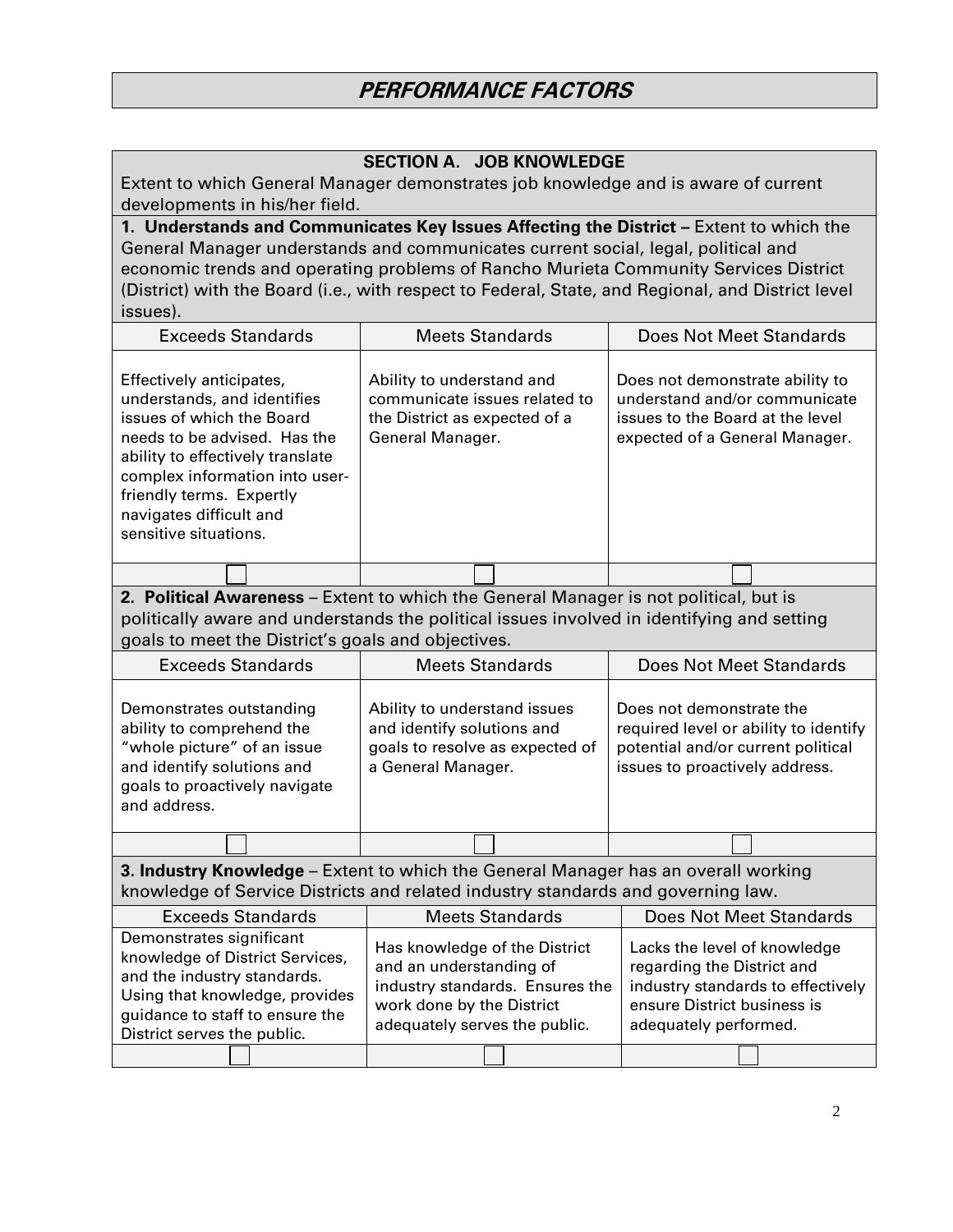# **SECTION A. JOB KNOWLEDGE RATING SUMMARY** Extent to which General Manager demonstrates job knowledge and is aware of current developments, trends and legislation in his/her field impacting the District.

| <b>Exceeds Standards</b>                                                                                                                                                                                                                                              | <b>Meets Standards</b>                                                                                                   | <b>Does Not Meet Standards</b>                                                                                                            |
|-----------------------------------------------------------------------------------------------------------------------------------------------------------------------------------------------------------------------------------------------------------------------|--------------------------------------------------------------------------------------------------------------------------|-------------------------------------------------------------------------------------------------------------------------------------------|
| Has well-rounded knowledge<br>in all phases of the job, and<br>possesses willingness to seek<br>subject matter experts as<br>needed. Has exceptional<br>ability in some areas while<br>demonstrating strong<br>expertise within all key areas<br>of responsibilities. | Has knowledge of duties and<br>essential functions to do the<br>job and is competent in<br>performance responsibilities. | Demonstrates significant gaps in<br>knowledge of duties and essential<br>functions or does not<br>demonstrate sustainable<br>performance. |
|                                                                                                                                                                                                                                                                       |                                                                                                                          |                                                                                                                                           |
| Job Knowledge Comments:                                                                                                                                                                                                                                               |                                                                                                                          |                                                                                                                                           |
|                                                                                                                                                                                                                                                                       |                                                                                                                          |                                                                                                                                           |

#### **SECTION B. CONSTRUCTIVE RELATIONSHIPS**

Extent to which the General Manager builds internal and external relationships that ensures collaboration.

#### **1. Working Relationships -** Extent to which the General Manager builds effective working relations with the Board.

| <b>Exceeds Standards</b>                                                                                                                                                                                                                                                                 | <b>Meets Standards</b>                                                                                                        | Does Not Meet Standards                                                                                                        |
|------------------------------------------------------------------------------------------------------------------------------------------------------------------------------------------------------------------------------------------------------------------------------------------|-------------------------------------------------------------------------------------------------------------------------------|--------------------------------------------------------------------------------------------------------------------------------|
| Creates a partnership with<br>Board members and Board<br>Committees that promotes and<br>maintains the growth of<br>positive collaborative working<br>relationships. Equally<br>responsive and accessible to<br>all Board members. Treats<br>Board members with respect<br>and fairness. | Deals positively with the<br>Board. Establishes and<br>maintains working relations<br>with the Board and Board<br>committees. | Has difficulties working with the<br>Board or does not consistently<br>develop or maintain effective<br>working relationships. |
|                                                                                                                                                                                                                                                                                          |                                                                                                                               |                                                                                                                                |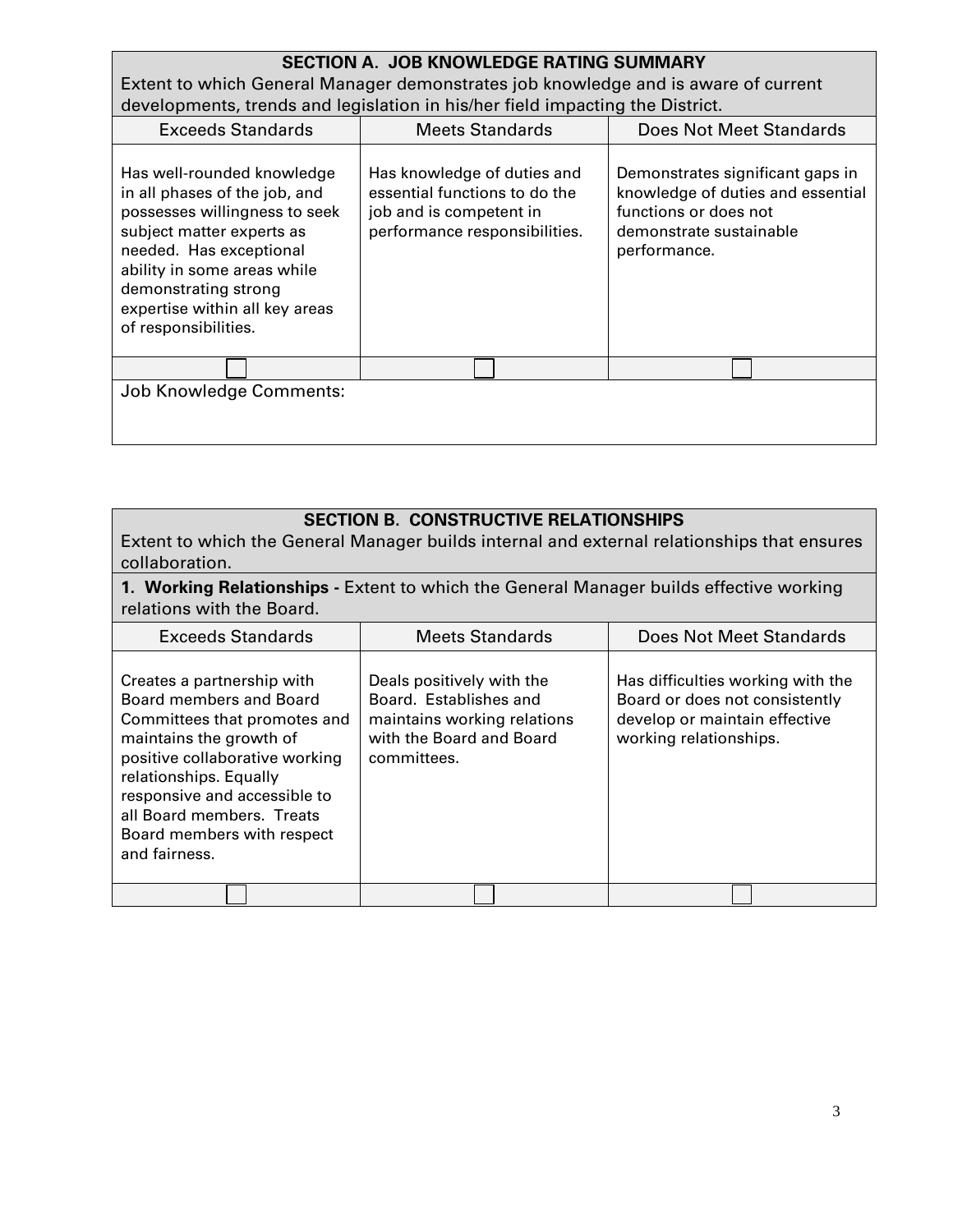| <b>2. Communication</b> – Ability to effectively articulate in written and verbal communications |
|--------------------------------------------------------------------------------------------------|
| with the Board.                                                                                  |

| <b>Exceeds Standards</b>                                                                                                                                                                              | <b>Meets Standards</b>                                                                                                                                            | Does Not Meet Standards                                                                                                                                                                                                                                                                   |
|-------------------------------------------------------------------------------------------------------------------------------------------------------------------------------------------------------|-------------------------------------------------------------------------------------------------------------------------------------------------------------------|-------------------------------------------------------------------------------------------------------------------------------------------------------------------------------------------------------------------------------------------------------------------------------------------|
| Communication is proactive,<br>effective and appropriately<br>communicates with all<br>stakeholders. Demonstrates<br>the ability to communicate<br>assertively without causing<br>negative reactions. | Communicates in a clear and<br>concise manner, both orally<br>and in writing. Demonstrates<br>good judgment in selecting the<br>proper mode of<br>communications. | Struggles to effectively<br>communicate either orally or in<br>writing. Does not actively listen.<br>May have oral or written skills<br>below the expected standard for<br>the General Manager.<br>Communicates in a manner that<br>does not convey a favorable<br>image of the District. |
|                                                                                                                                                                                                       |                                                                                                                                                                   |                                                                                                                                                                                                                                                                                           |

# **3. Support in Policy Making –** Extent to which the General Manager adequately supports the Board in its policy making role.

| <b>Exceeds Standards</b>                                                                                                                                                     | <b>Meets Standards</b>                                                    | Does Not Meet Standards                                                         |
|------------------------------------------------------------------------------------------------------------------------------------------------------------------------------|---------------------------------------------------------------------------|---------------------------------------------------------------------------------|
| Proactively identifies and<br>brings to the Board's attention<br>needed policy projects. Works<br>effectively with the Board to<br>identify options and develop<br>policies. | Provides support to Board to<br>identify and resolve policy<br>decisions. | Does not provide needed support<br>to the Board to facilitate policy<br>making. |
|                                                                                                                                                                              |                                                                           |                                                                                 |

# **4. Public Communication –** Extent to which the General Manager manages channels of communication with the public and partner agencies and community stakeholders.

| <b>Exceeds Standards</b>                                                                                                                                                               | <b>Meets Standards</b>                                                                              | Does Not Meet Standards                                                                                     |
|----------------------------------------------------------------------------------------------------------------------------------------------------------------------------------------|-----------------------------------------------------------------------------------------------------|-------------------------------------------------------------------------------------------------------------|
| Proactively identifies effective<br>channels of communication<br>regarding District programs<br>and services such as social<br>media, neighborhood<br>meetings, and District web site. | Ensure District programs and<br>services are communicated to<br>the public and partner<br>agencies. | District programs and services<br>are not adequately<br>communicated to the public and<br>partner agencies. |
|                                                                                                                                                                                        |                                                                                                     |                                                                                                             |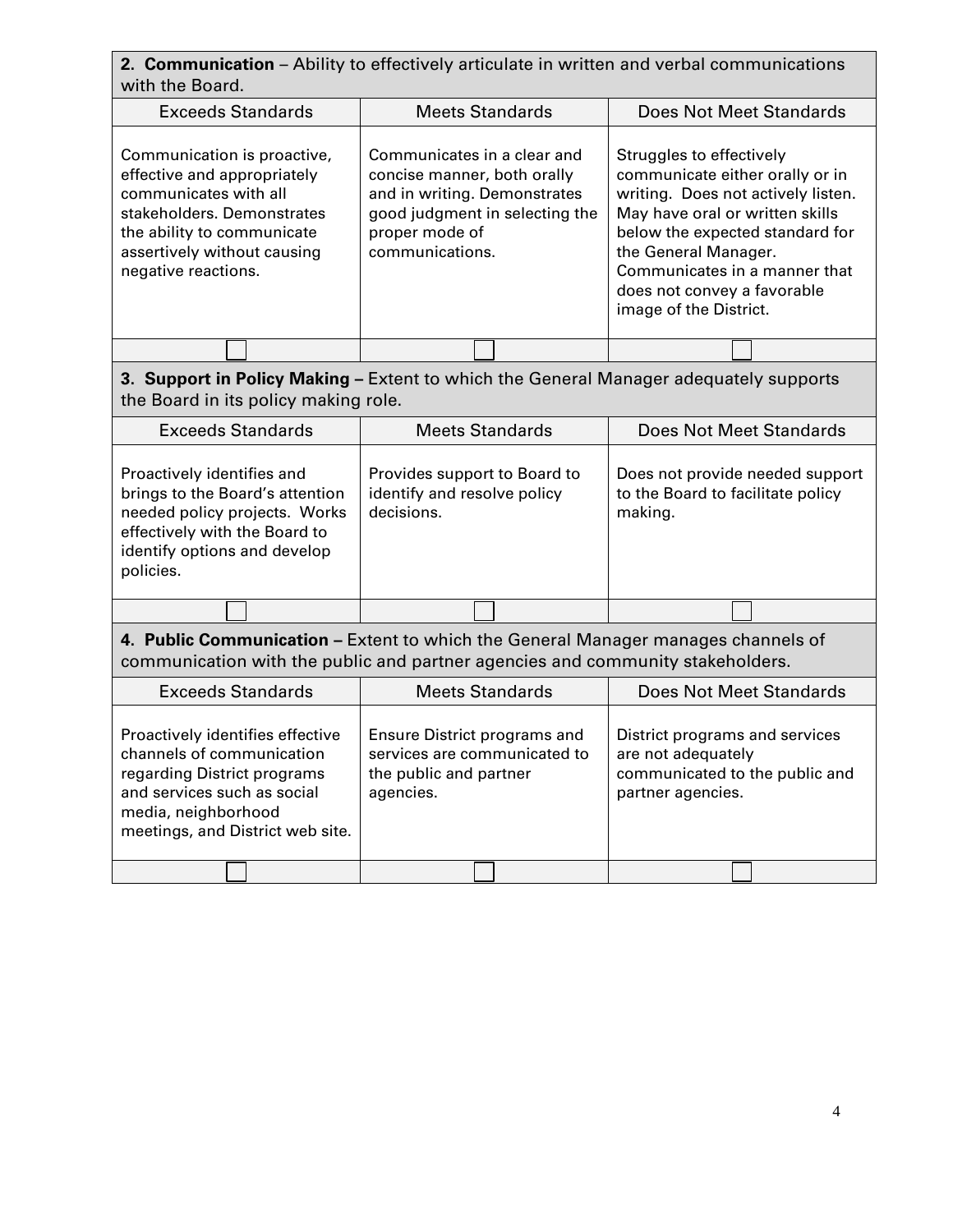**5. Intergovernmental Collaboration -** Extent to which the General Manager promotes the District's collaboration and cooperative relations with other public agencies.

| <b>Exceeds Standards</b>                                                                                                                                                                                                                                                                                | <b>Meets Standards</b>                                                                        | Does Not Meet Standards                                                                            |  |  |  |
|---------------------------------------------------------------------------------------------------------------------------------------------------------------------------------------------------------------------------------------------------------------------------------------------------------|-----------------------------------------------------------------------------------------------|----------------------------------------------------------------------------------------------------|--|--|--|
| Demonstrates ability to ensure<br>the District's collaboration with<br>other public agencies that is<br>beyond the performance<br>expected. Ensures staff<br>involvement, as appropriate.<br>Values partner agencies'<br>participation. Promptly and<br>effectively addresses<br>conflicting interests. | Has established-collaborative<br>and cooperative relationships<br>with other public agencies. | Employee fails to create and/or<br>promote a collaborative approach<br>with other public agencies. |  |  |  |
|                                                                                                                                                                                                                                                                                                         |                                                                                               |                                                                                                    |  |  |  |

| <b>SECTION B. CONSTRUCTIVE RELATIONSHIPS RATING SUMMARY</b><br>Extent to which the General Manager builds internal and external relationships that ensures<br>collaboration.                                          |                                                                                                            |                                                                                                                   |  |  |  |  |  |  |
|-----------------------------------------------------------------------------------------------------------------------------------------------------------------------------------------------------------------------|------------------------------------------------------------------------------------------------------------|-------------------------------------------------------------------------------------------------------------------|--|--|--|--|--|--|
| <b>Exceeds Standards</b>                                                                                                                                                                                              | <b>Meets Standards</b>                                                                                     | Does Not Meet Standards                                                                                           |  |  |  |  |  |  |
| Proactively demonstrates the<br>abilities in initiating, building<br>and consistently maintaining<br>internal and external<br>constructive relationships that<br>promote collaboration that<br>benefits the District. | Ensures ongoing collaborative<br>internal and external<br>relationships are established<br>and maintained. | Is not effective in establishing<br>and/or maintaining constructive<br>internal and/or external<br>relationships. |  |  |  |  |  |  |
|                                                                                                                                                                                                                       |                                                                                                            |                                                                                                                   |  |  |  |  |  |  |
| <b>Constructive Relationships Comments:</b>                                                                                                                                                                           |                                                                                                            |                                                                                                                   |  |  |  |  |  |  |

#### **SECTION C. LEADERSHIP AND MANAGEMENT**

Extent to which the General Manager exhibits effective leadership and management skills to accomplish the District's mission.

**1. Leadership -** The ability of the General Manager to lead the way to an inspiring future with a shared vision based upon the Board's directed organizational goals, policies, and priorities.

| <b>Exceeds Standards</b>                                                                                                                                                                                                            | <b>Meets Standards</b>                                                                                                                                     | Does Not Meet Standards                                                                                                    |  |  |
|-------------------------------------------------------------------------------------------------------------------------------------------------------------------------------------------------------------------------------------|------------------------------------------------------------------------------------------------------------------------------------------------------------|----------------------------------------------------------------------------------------------------------------------------|--|--|
| Positively influences outcomes<br>by setting appropriate short<br>and long term goals and<br>strategies for staff that<br>supports the Board's vision for<br>District. Catalyzes the<br>transition from "good to great"<br>results. | Understands the Board's vision<br>for the growth of the District<br>and works with District staff to<br>take supportive actions to<br>support that vision. | Does not demonstrate ability to<br>carry out the Board's vision or is<br>inconsistent in supporting the<br>Board's vision. |  |  |
|                                                                                                                                                                                                                                     |                                                                                                                                                            |                                                                                                                            |  |  |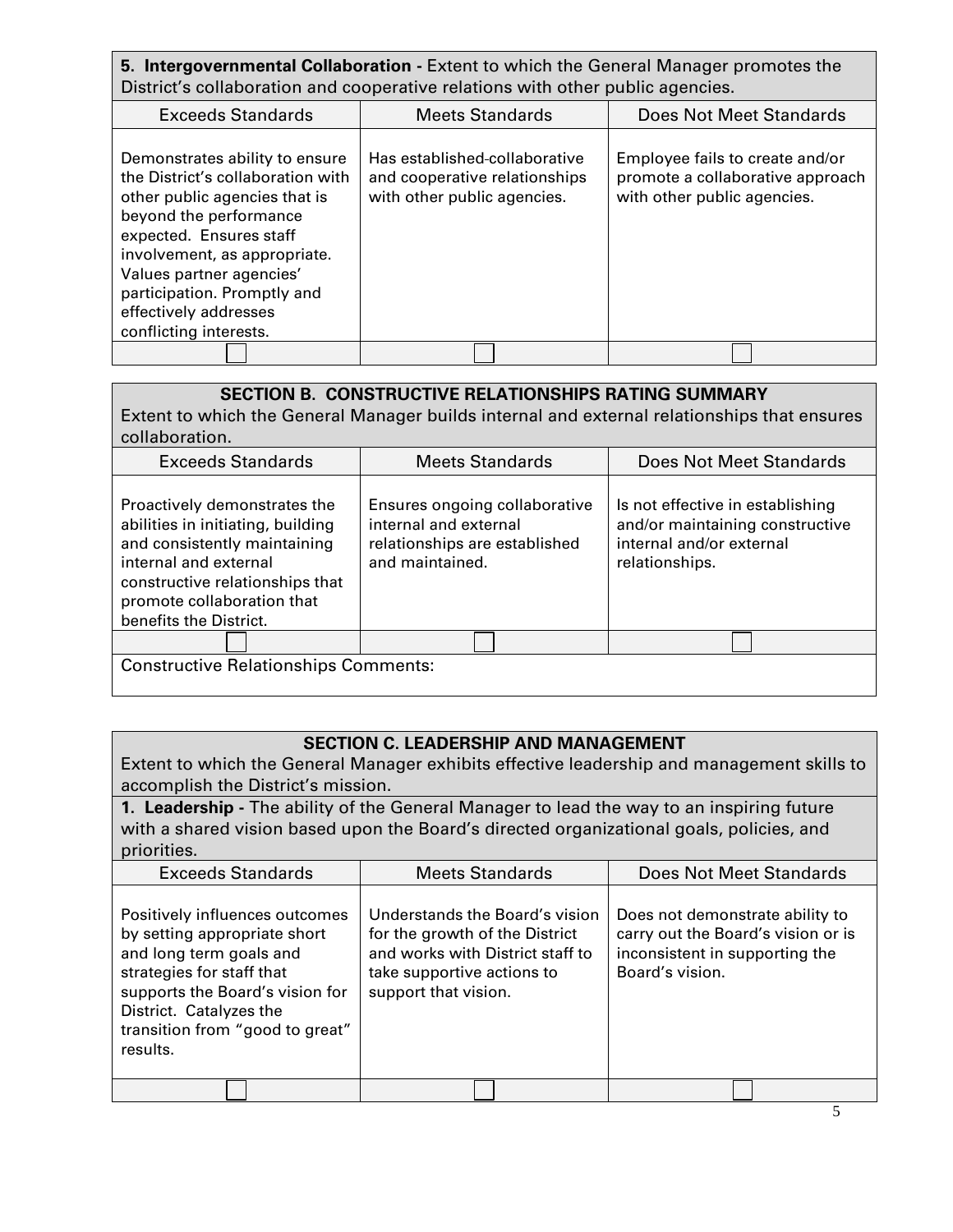## **2. Financial Stewardship** – Extent to which the General Manager manages the preparation of a budget, manages the established budget and utilizes financial resources efficiently.

| <b>Exceeds Standards</b>                                                                                                                                                                                                                                                           | <b>Meets Standards</b>                                                                                                                                                                                                                           | Does Not Meet Standards                                                                                                                                                                           |  |  |  |
|------------------------------------------------------------------------------------------------------------------------------------------------------------------------------------------------------------------------------------------------------------------------------------|--------------------------------------------------------------------------------------------------------------------------------------------------------------------------------------------------------------------------------------------------|---------------------------------------------------------------------------------------------------------------------------------------------------------------------------------------------------|--|--|--|
| Oversight and management of<br>the budget process and<br>throughout the fiscal year,<br>consistently monitors and<br>anticipates overages in the<br>budget and reacts proactively.<br>Manages financial and material<br>resources; utilizes cost saving<br>measures appropriately. | Leads the budget process and<br>exercises effective cost control.<br>Strives to ensure the District<br>stays within budget.<br>Minimizes the necessity of<br>overtime whenever possible.<br>Management of purchasing<br>regulations and process. | Does not demonstrate<br>appropriate knowledge and<br>management of the budget.<br>budget process, and/or budget<br>management. Consistently is not<br>able to exercise effective cost<br>control. |  |  |  |
|                                                                                                                                                                                                                                                                                    |                                                                                                                                                                                                                                                  |                                                                                                                                                                                                   |  |  |  |

# **3. Human Resources Management** – Supports District goals and objectives through human resource management.

| <b>Exceeds Standards</b>                                                                                                                                                                                                                               | <b>Meets Standards</b>                                                                                                                                                                                           | Does Not Meet Standards                                                                                                                                                |  |  |  |  |
|--------------------------------------------------------------------------------------------------------------------------------------------------------------------------------------------------------------------------------------------------------|------------------------------------------------------------------------------------------------------------------------------------------------------------------------------------------------------------------|------------------------------------------------------------------------------------------------------------------------------------------------------------------------|--|--|--|--|
| Successfully supports the<br>District's goals and objectives<br>by providing leadership and<br>management to recruit,<br>develop, and retain highly<br>competent staff. Provides staff<br>opportunities and recognition<br>of their value to the team. | Demonstrates consistent<br>employee management.<br>Personnel issues are handled<br>appropriately and<br>professionally. Recognizes<br>employees and gives them a<br>sense of achievement for a job<br>well done. | Inconsistent in ability to address<br>personnel issues in either a<br>timely or appropriate manner.<br>Employees and/or the team are<br>stagnant in their development. |  |  |  |  |
|                                                                                                                                                                                                                                                        |                                                                                                                                                                                                                  |                                                                                                                                                                        |  |  |  |  |

**4. Strategic Ability** – Demonstrates the ability to plan, implement, and manage strategic change through long term planning while allowing for flexibility in changing conditions.

| <b>Exceeds Standards</b>                                                                                                                                                                                                                                                                                                         | <b>Meets Standards</b>                                                                                                                                                                                              | Does Not Meet Standards                                                                                                               |  |  |  |
|----------------------------------------------------------------------------------------------------------------------------------------------------------------------------------------------------------------------------------------------------------------------------------------------------------------------------------|---------------------------------------------------------------------------------------------------------------------------------------------------------------------------------------------------------------------|---------------------------------------------------------------------------------------------------------------------------------------|--|--|--|
| Successfully aligns District<br>resources and actions to<br>support and carry out the<br>Board's direction/vision.<br>Consistently exhibits flexibility<br>to quickly and effectively meet<br>changing conditions and<br>capitalize on new opportunities<br>as they arise while still<br>adhering to the vision of the<br>Board. | Directs District resources to<br>support the Board's<br>direction/vision. Demonstrates<br>the ability to plan and<br>implement strategic change<br>and displays optimism ad<br>enthusiasm in meeting<br>challenges. | Inability to effectively manage<br>strategic change to support the<br>Board's direction/vision or<br>discounts the Board's direction. |  |  |  |
|                                                                                                                                                                                                                                                                                                                                  |                                                                                                                                                                                                                     |                                                                                                                                       |  |  |  |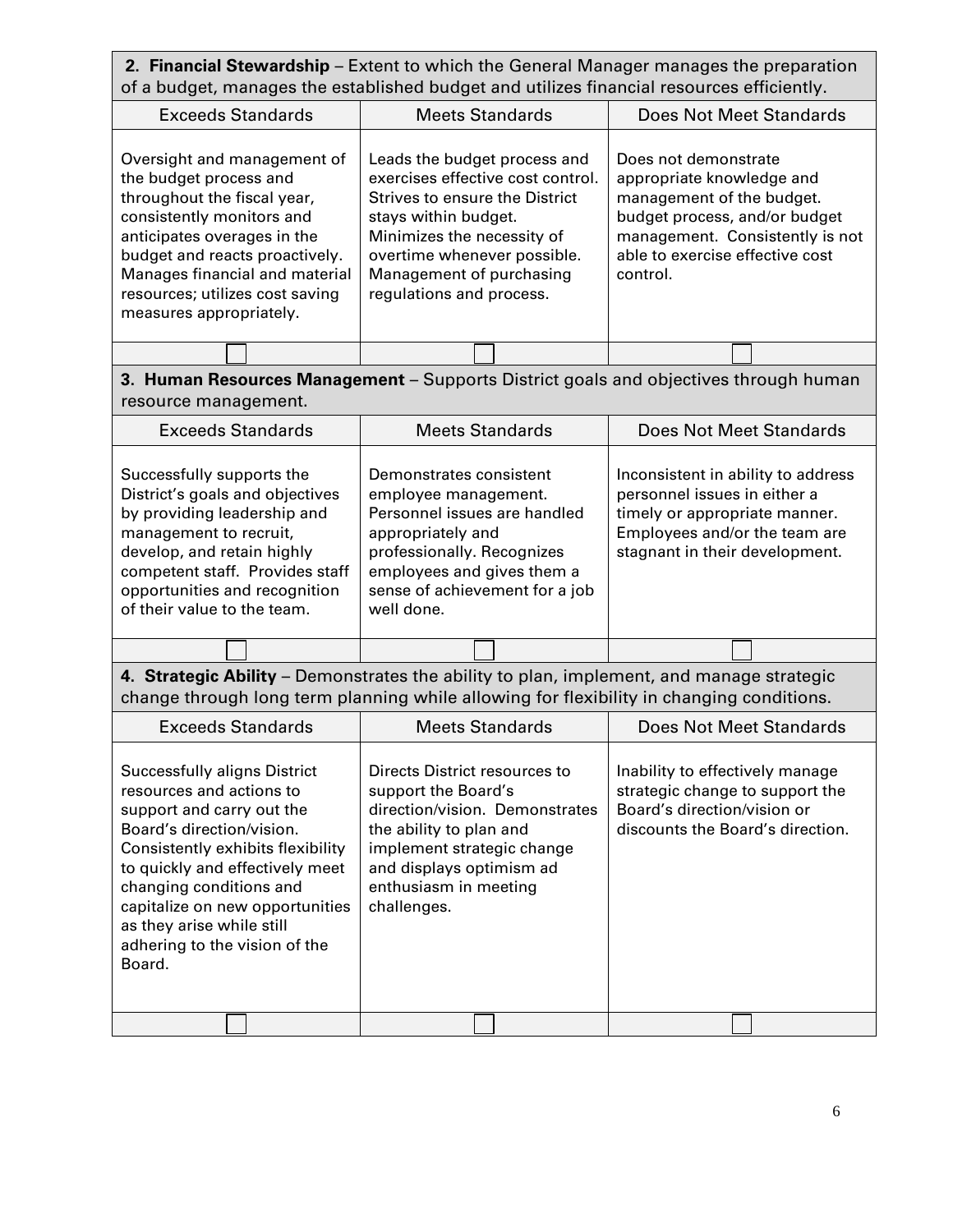# **SECTION C. LEADERSHIP AND MANAGEMENT RATING SUMMARY**

Extent to which the General Manager exhibits effective leadership and management skills to accomplish the District's mission.

| <b>Exceeds Standards</b>                                                                                                                                                                                                                                               | <b>Meets Standards</b>                                                                                                                                                                | Does Not Meet Standards                                                                                                                                                                             |  |  |  |
|------------------------------------------------------------------------------------------------------------------------------------------------------------------------------------------------------------------------------------------------------------------------|---------------------------------------------------------------------------------------------------------------------------------------------------------------------------------------|-----------------------------------------------------------------------------------------------------------------------------------------------------------------------------------------------------|--|--|--|
| Exhibits the ability to be an<br>inspired leader with the ability<br>to inspire and motivate others,<br>while effectively using<br>management skills to<br>administer and ensure District<br>work successfully contributes<br>to the District's mission and<br>vision. | Demonstrates ability to make<br>decisions, provide direction<br>with confidence and to gain<br>commitment from the<br>organization to carry out the<br>District's mission and vision. | Does not demonstrate ability to<br>project confidence and authority<br>in area of expertise. Inability to<br>manage a team. Inconsistent in<br>making timely decisions or<br>appropriate decisions. |  |  |  |
| Constantino Delettenskins Constantin                                                                                                                                                                                                                                   |                                                                                                                                                                                       |                                                                                                                                                                                                     |  |  |  |

Constructive Relationships Comments:

# **GOALS**

**Rating Period Goals**

Please note if goals are met.

# **Next Rating Period Goals**

Please consider adding professional growth goals, which may include training or education.

# **OVERALL PERFORMANCE COMMENTS**